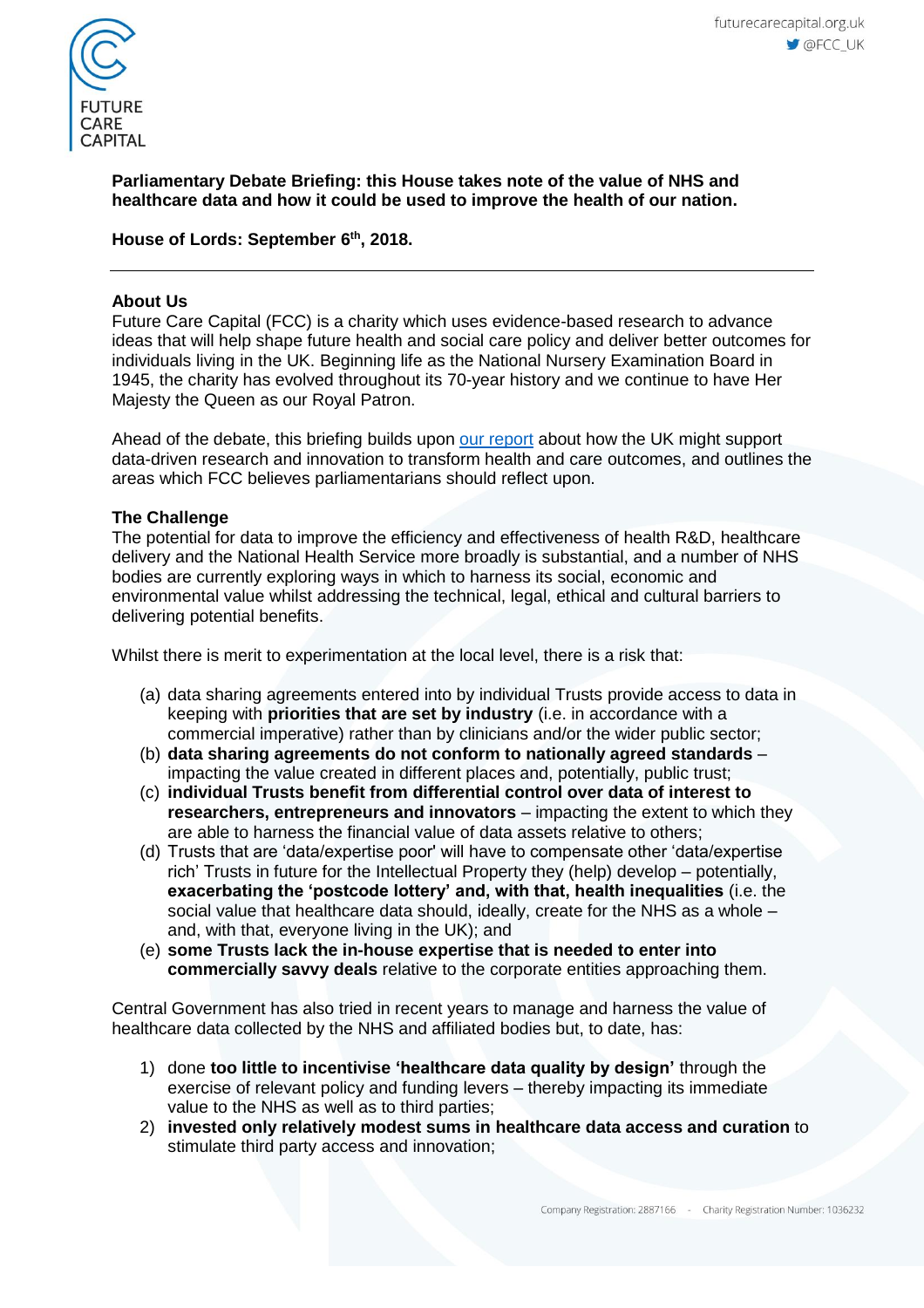

3) been **slow to take steps that are designed to improve and/or join-up data** 

- **collection across healthcare organisations** through an emphasis on standards, open interfaces and interoperability;
- 4) **neglected to act at a national level to prevent 'healthcare data leakage'** from NHS data controllers – whether through 'barter deals' between individual Trusts and commercial entities (e.g. the Royal Free Hospital/Moorfields Eye Hospital and Google's DeepMind) or anticipating new trade deals to be entered into post-Brexit with non-EU countries (in particular, the USA); and
- 5) had **an adverse effect upon public and professional trust** in mishandling largescale data-driven initiatives - in particular, the care.data programme.

By contrast, other countries have seized the opportunity to put health and care data to work both for their citizens and their economy. For example, **China has declared promotion of the use of big data in healthcare a national priority** since the State Council of China acknowledged that big data in health and medicine represented a strategic national resource back in 2016. **Israel has said that it will invest circa 1 billion shekels (\$287m)** in a project to make data about the health of its population available to researchers and private companies. Meanwhile, companies including **Amazon, Alphabet and Microsoft have pledged only this month to "share the common quest to unlock the potential in health care data, to deliver better outcomes at lower costs**."<sup>1</sup>

# **The Opportunity**

 $\overline{a}$ 

The UK Government is investing £37.5m to establish Digital Innovation Hubs and harness healthcare data to tackle some of Britain's biggest health challenges $^{\text{2}}$ . Related activities will commence in Autumn 2018, so this cross-party debate affords parliamentarians a timely and important opportunity to explore whether and how best to harness the social, economic and environmental value of healthcare data to transform the health prospects of everyone living in the UK. It should also serve to raise awareness of this issue amongst the general public – whose involvement in next steps, trust and ongoing support is critical.

Digital Innovation Hubs will seek and learn from local examples of research partnerships that are already working in practice, but Government should also:

- 1) engage clinicians, the wider public sector as well as the general public to **establish the priorities for healthcare data sharing** initiatives with third parties and, thereby, maximise the broader social value they have the potential to generate;
- 2) put in place **measures to ensure 'data quality by design' and/or fund data cleanup and curation to hasten delivery** of those priorities;
- 3) develop **a framework for healthcare information sharing agreements** involving NHS bodies to ensure they conform to **nationally agreed standards**;
- 4) explore the scope to **place healthcare data assets controlled by NHS bodies on the national balance sheet** integral to the balance sheet review – the findings of which the Chancellor will reflect upon in his Autumn Statement;
- 5) provide Trusts with **access to a dedicated commercial team** in order to optimise the financial value derived from healthcare information sharing agreements they enter into with third parties; and
- 6) require that Trusts working with Digital Innovation Hubs and/or entering into healthcare information sharing agreements with third parties work with the Government to **co-design a mechanism for recycling or redistributing associated revenues** (or part thereof) to ensure everyone living in the UK benefits from data-driven healthcare advancements in an equitable manner.

<https://www.wsj.com/articles/tech-giants-pledge-to-ease-patient-provider-access-to-health-data-1534192429>

<sup>&</sup>lt;sup>1</sup> US tech giants pledge to ease patient and provider access to health data -

<sup>&</sup>lt;sup>2</sup> Digital Innovation Hubs - <https://www.hdruk.ac.uk/news/37-5m-investment-in-digital-innovation-hubs/>